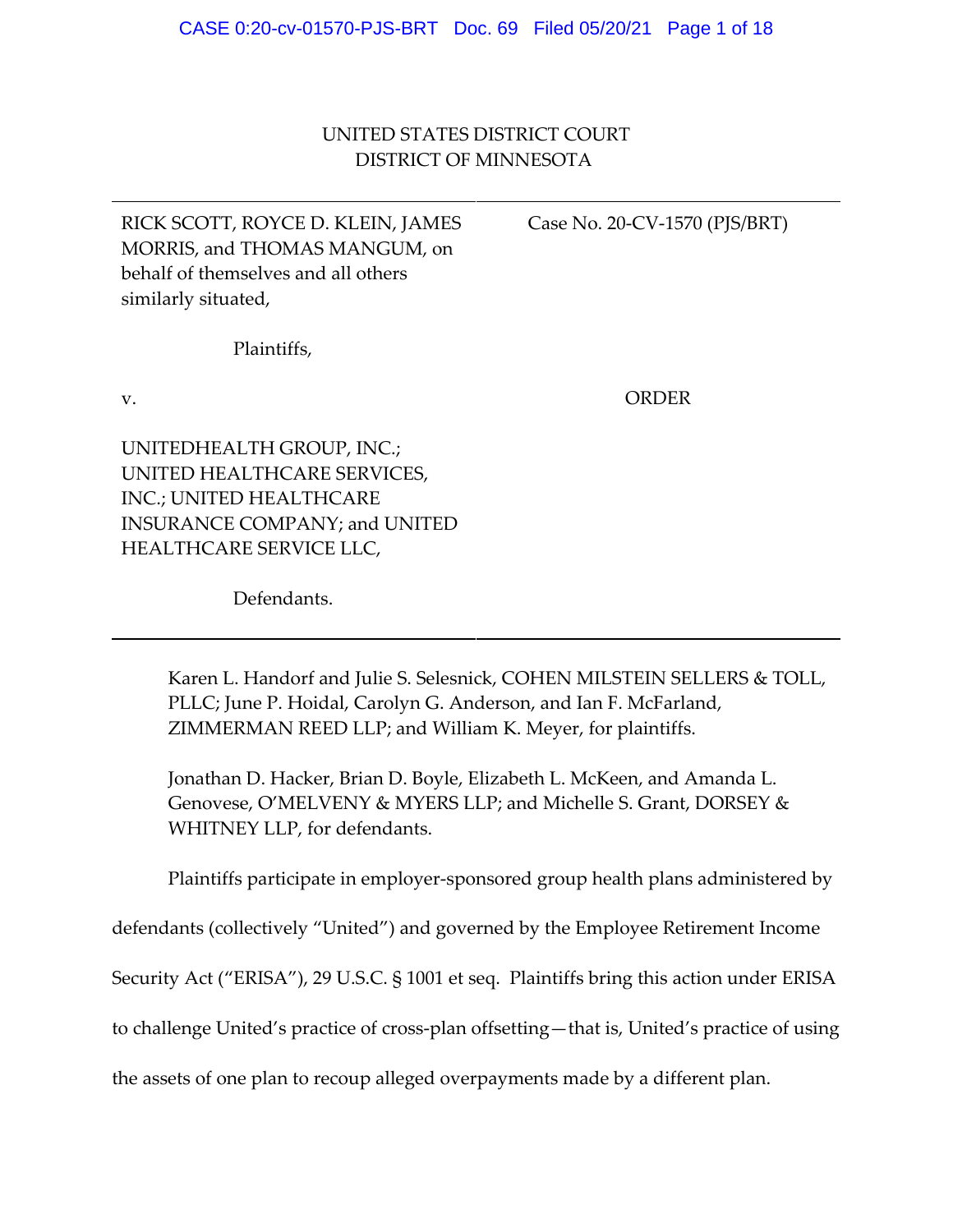This matter is before the Court on United's motion to dismiss for lack of jurisdiction. For the reasons that follow, the Court agrees with United that plaintiffs do not have standing because they have failed to allege an injury in fact. The Court therefore grants United's motion and dismisses this case without prejudice.

### I. BACKGROUND

The health plans at issue in this case are "employee welfare benefit plan[s]" under ERISA. *See* 29 U.S.C. § 1002(1). The plans are self‐insured, meaning that the plans use their own assets to pay claims for covered healthcare expenses. Am. Compl. ¶¶ 6, 51. Self‐insured plans are funded by contributions from the sponsoring employer and payroll contributions from the participating employees. Am. Compl.  $\mathbb{I}$  51. A selfinsured plan is in contrast to a fully insured plan, under which covered healthcare expenses are paid by an insurer under the terms of an insurance contract purchased by the plan. Am. Compl. ¶¶ 51, 97, 99.

United acts as a third‐party administrator for self‐insured plans. Am. Compl. ¶¶ 57; 130–31. In that role, United accepts and processes benefit claims submitted by providers on behalf of plan participants, determines if the provider's services are covered by the plan, and uses plan assets to pay providers when required by the terms of the plan. Am. Comp. ¶¶ 57, 100.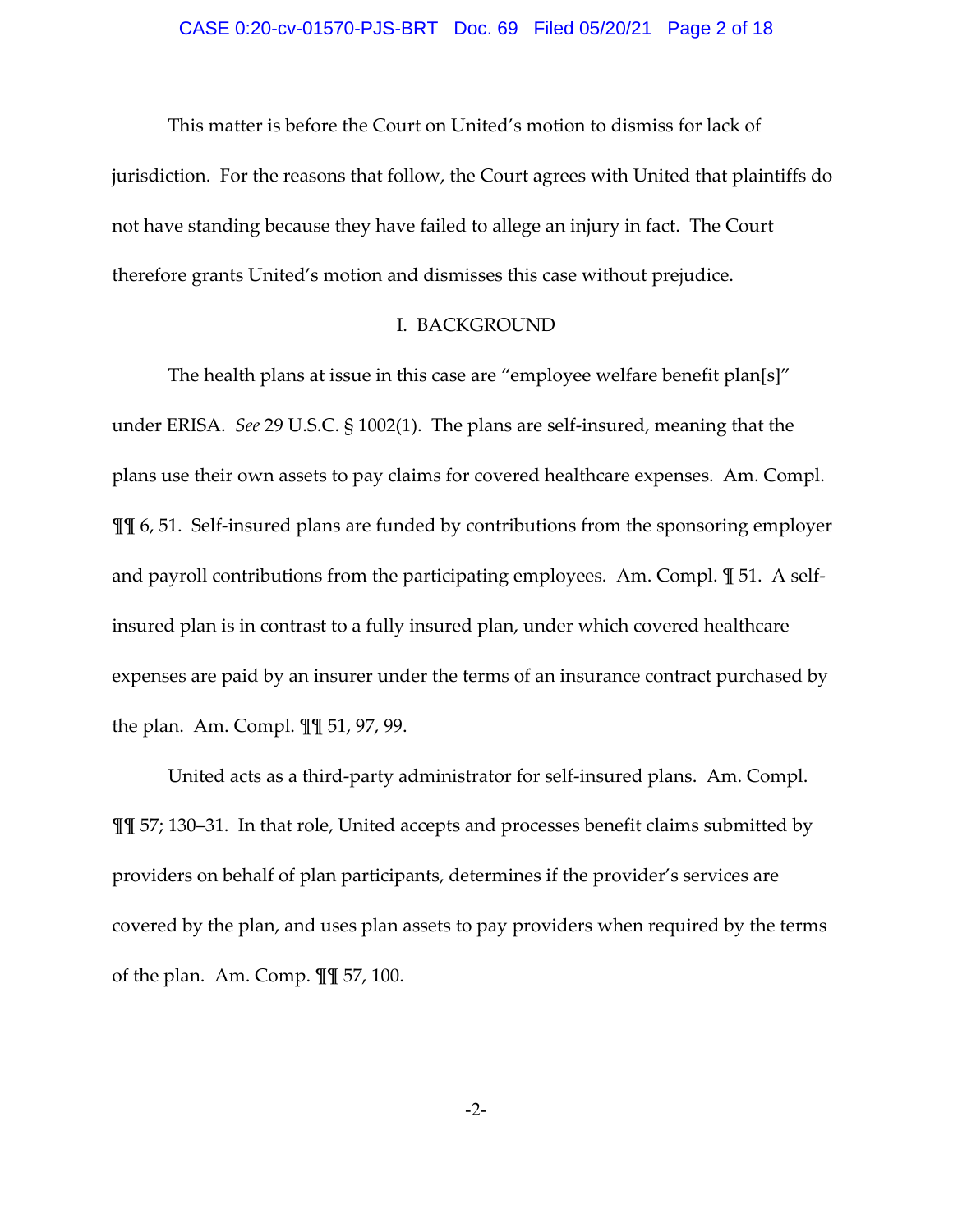In this lawsuit, plaintiffs challenge United's use of cross-plan offsetting<sup>1</sup> to recover alleged overpayments to healthcare providers. Cross-plan offsetting involves withholding a payment that is indisputably owed to a provider by a plan to "offset" a debt that the provider allegedly owes to a different plan on account of a prior overpayment. Am. Compl. ¶¶ 58–59. This Court has previously described the practice of cross‐plan offsetting as follows:

> Suppose that a patient named Andy is insured under a health plan administered by United. Andy sees Dr. Peterson for treatment of a sore neck. Dr. Peterson submits his bill to United. United pays \$350 to Dr. Peterson. Later, however, United discovers that it should have paid only \$200 to Dr. Peterson. United contacts Dr. Peterson, brings the overpayment to his attention, and asks him to return \$150.

> If Dr. Peterson agrees that he was overpaid and returns the \$150, the problem is solved. But if Dr. Peterson does not agree that he was overpaid and refuses to return the money, United has limited options for getting back its \$150. In theory, United could initiate administrative or legal proceedings against Dr. Peterson. As a practical matter, however, United is unlikely to do so, as United would spend far more than \$150 in pursuing the \$150 overpayment.

> Another option might be to engage in *same*‐plan offsetting. Under this approach, United would wait until Andy or anyone else covered by Andy's health plan is treated by Dr. Peterson. When Dr. Peterson submits a bill to United on behalf of that patient, United would deduct \$150

<sup>&</sup>lt;sup>1</sup>United now refers to this practice as its "Bulk Recovery Process." Am. Compl. ¶ 61.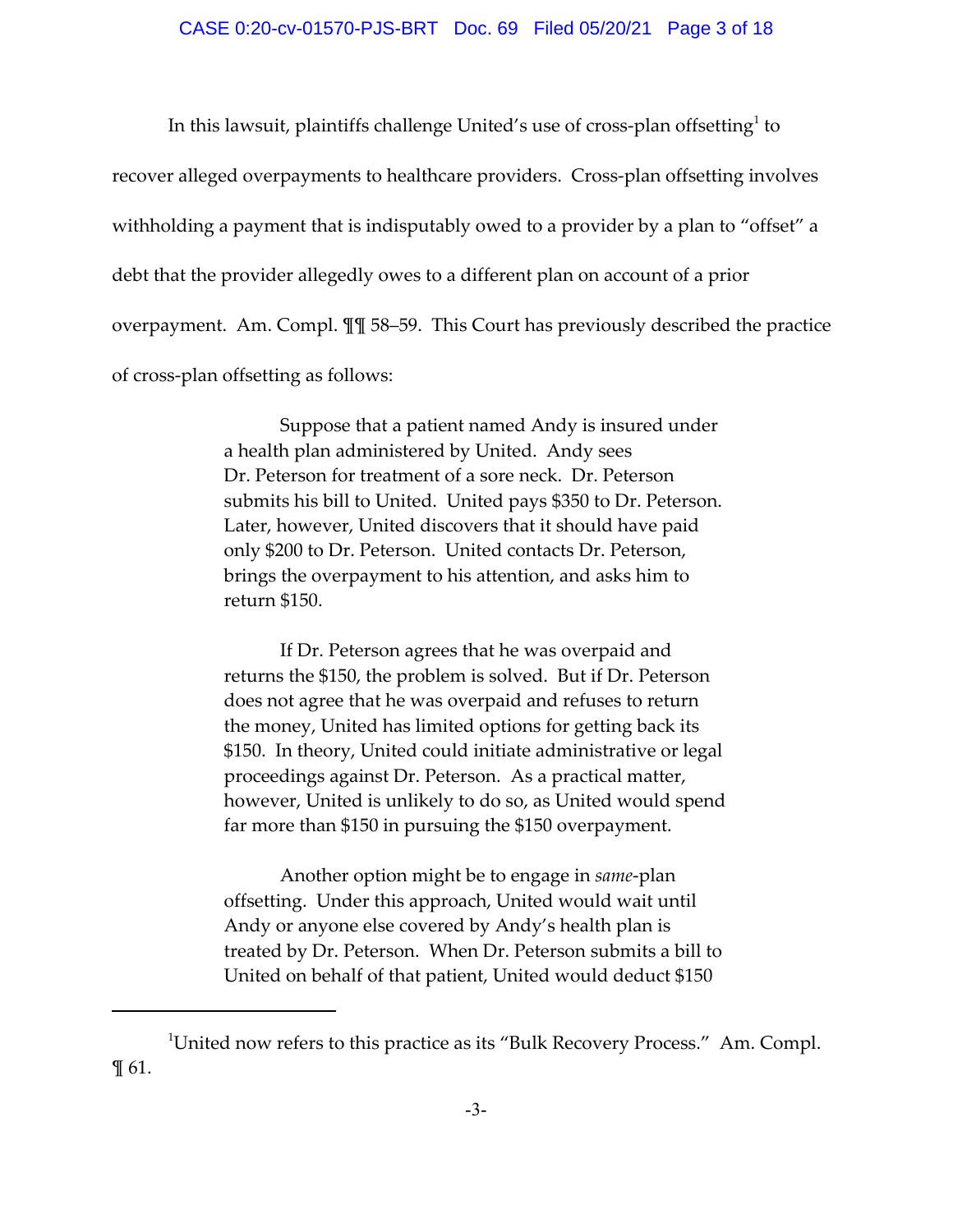from the payment that it would otherwise make to Dr. Peterson. From United's perspective, however, same‐ plan offsetting presents a big problem: Dr. Peterson may never again treat Andy or someone who is insured under Andy's plan. Dr. Peterson practices in New York City, a giant metropolitan area. Andy may work for a small company in a distant suburb, and he may be insured under a company‐sponsored plan that covers only Andy and 20 other employees. The chances may be slim that Dr. Peterson will ever again treat someone who is insured under Andy's plan. And thus, United may never have the opportunity to use same‐plan offsetting to recoup its \$150 overpayment from Dr. Peterson.

To get around this problem, United adopted the practice of *cross*‐plan offsetting. Under this approach, United merely has to wait until *anyone* covered by *any* of the thousands of plans that it administers sees Dr. Peterson. Suppose, for example, that two weeks after treating Andy, Dr. Peterson treats Betsy, who is injured while on vacation in New York City. Suppose further that Betsy is insured under a plan that is administered by United and that covers Betsy and 50 of her co‐employees (all of whom live in San Diego). When Dr. Peterson submits a bill to United on behalf of Betsy, United would deduct \$150 from the payment that Betsy's plan would otherwise make to Dr. Peterson and thereby recoup the overpayment that Andy's plan made to Dr. Peterson in connection with his treatment of Andy.

*Peterson ex rel. Patient E v. UnitedHealth Grp. Inc.*, 242 F. Supp. 3d 834, 837 (D. Minn.

2017), *aff'd*, 913 F.3d 769 (8th Cir. 2019).

Obviously, cross‐plan offsetting dramatically expands United's ability to

unilaterally recoup disputed overpayments from providers; as this Court has

previously remarked, "[w]hen United and a provider dispute whether a claim was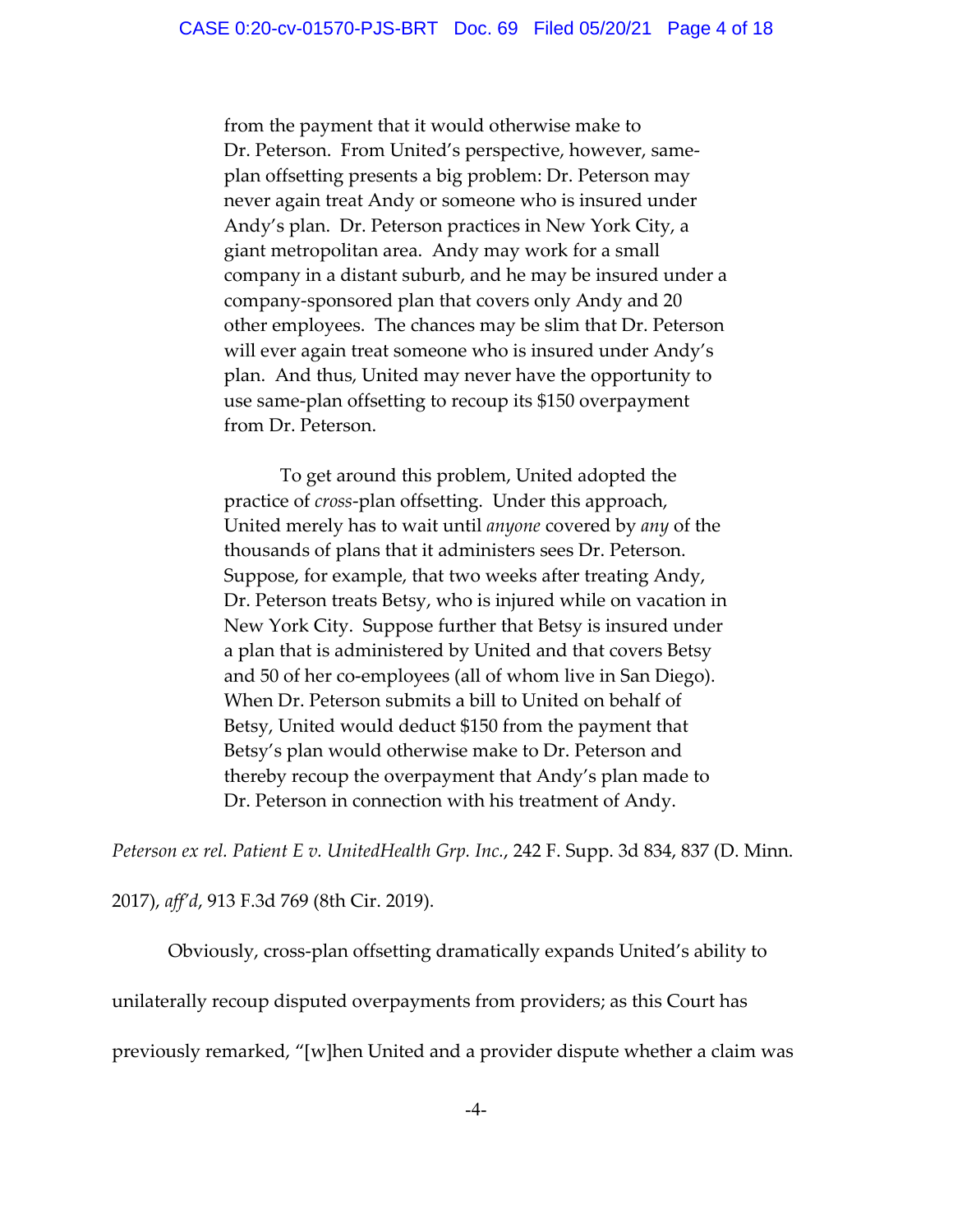### CASE 0:20-cv-01570-PJS-BRT Doc. 69 Filed 05/20/21 Page 5 of 18

overpaid, cross‐plan offsetting allows United to act as judge, jury, and executioner." *Id.* at 838. Cross‐plan offsetting also benefits United in other ways. Most strikingly, the fact that United administers both self‐insured plans (under which United—as administrator—uses the plan's assets to pay claims) and fully insured plans (under which United—as both administrator and insurer—uses its own assets to pay claims) puts United in the position of being able to recoup its own losses from assets belonging to self‐insured plans. *Id.* at 839. In addition, most self‐insured plans impose financial penalties or other liability on third‐party administrators for wrongful disbursement or mismanagement of plan assets (such as by making overpayments); cross‐plan offsetting relieves United from liability for these errors. Am. Compl. ¶¶ 101, 107.

United does a *lot* of cross‐plan offsetting. In 2019, for example, United recovered \$1.354 billion through cross-plan offsets. Am. Compl.  $\P$  63. Plaintiffs allege that crossplan offsetting violates ERISA, and they seek to bring a class action on behalf of all participants in all self‐insured health plans that are administered by United and governed by ERISA. Am. Compl. ¶¶ 52, 173. United moves under Fed. R. Civ. P. 12(b)(1) to dismiss plaintiffs' amended complaint for lack of jurisdiction.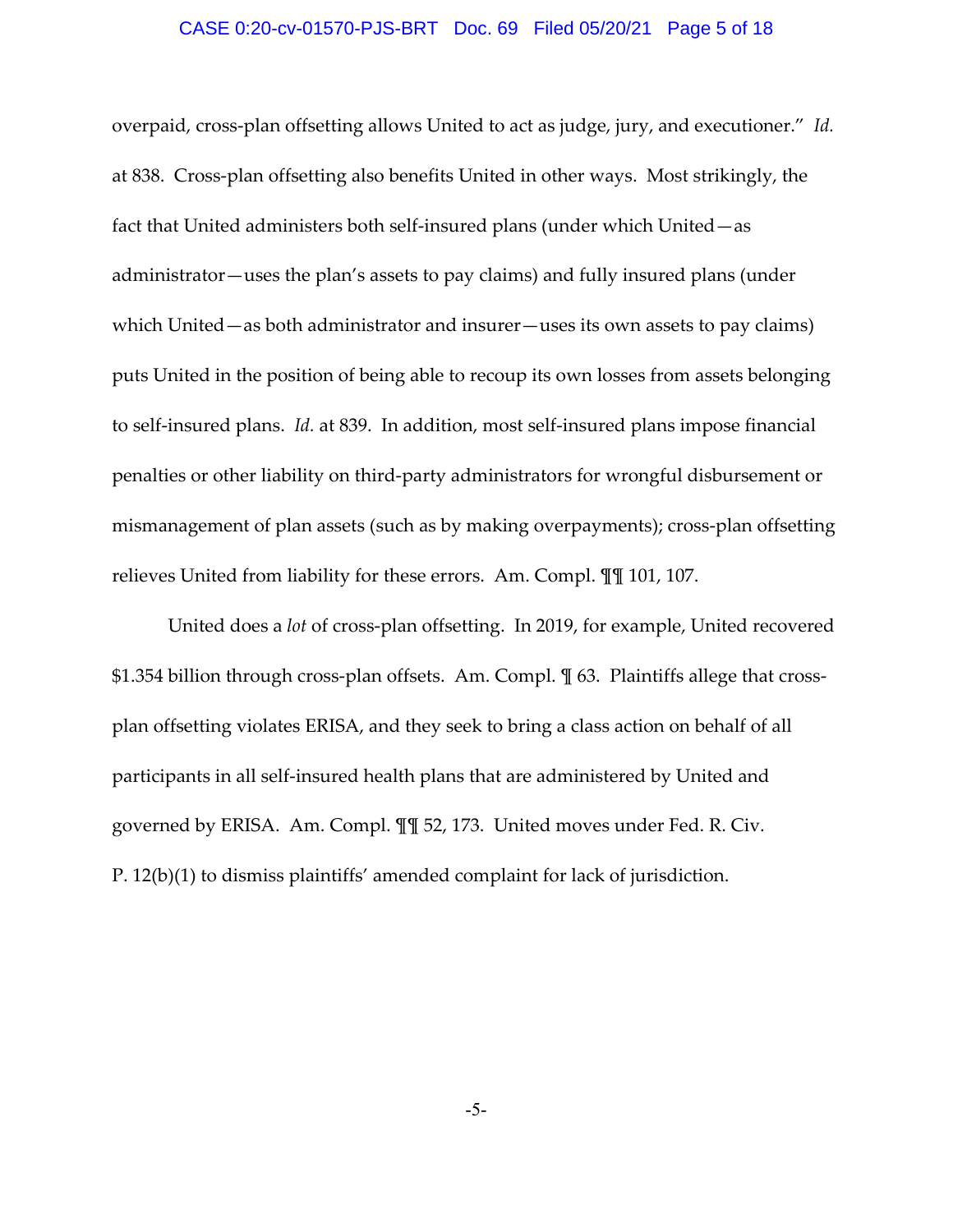### II. ANALYSIS

#### *A. Standard of Review*

Defendants may make either a "facial" or a "factual" challenge to a court's jurisdiction under Rule 12(b)(1). In a facial challenge, the court "restricts itself to the face of the pleadings and the non-moving party receives the same protections as it would defending against a motion brought under Rule 12(b)(6)." *Osborn v. United States*, 918 F.2d 724, 729 n.6 (8th Cir. 1990) (citation omitted). In a factual challenge, the court does not accept the allegations as true, but instead receives evidence and makes factual findings. *Id.* at 730.

United is making both a facial and a factual challenge. As it is clear on the face of the amended complaint that plaintiffs lack standing, however, the Court applies the standard for reviewing motions to dismiss under Rule 12(b)(6). In reviewing such motions, a court must accept as true all of the factual allegations in the complaint and draw all reasonable inferences in the plaintiff's favor. *Perez v. Does 1–10*, 931 F.3d 641, 646 (8th Cir. 2019). Although the factual allegations need not be detailed, they must be sufficient to "raise a right to relief above the speculative level." *Bell Atl. Corp. v. Twombly*, 550 U.S. 544, 555 (2007). The complaint must "state a claim to relief that is plausible on its face." *Id.* at 570.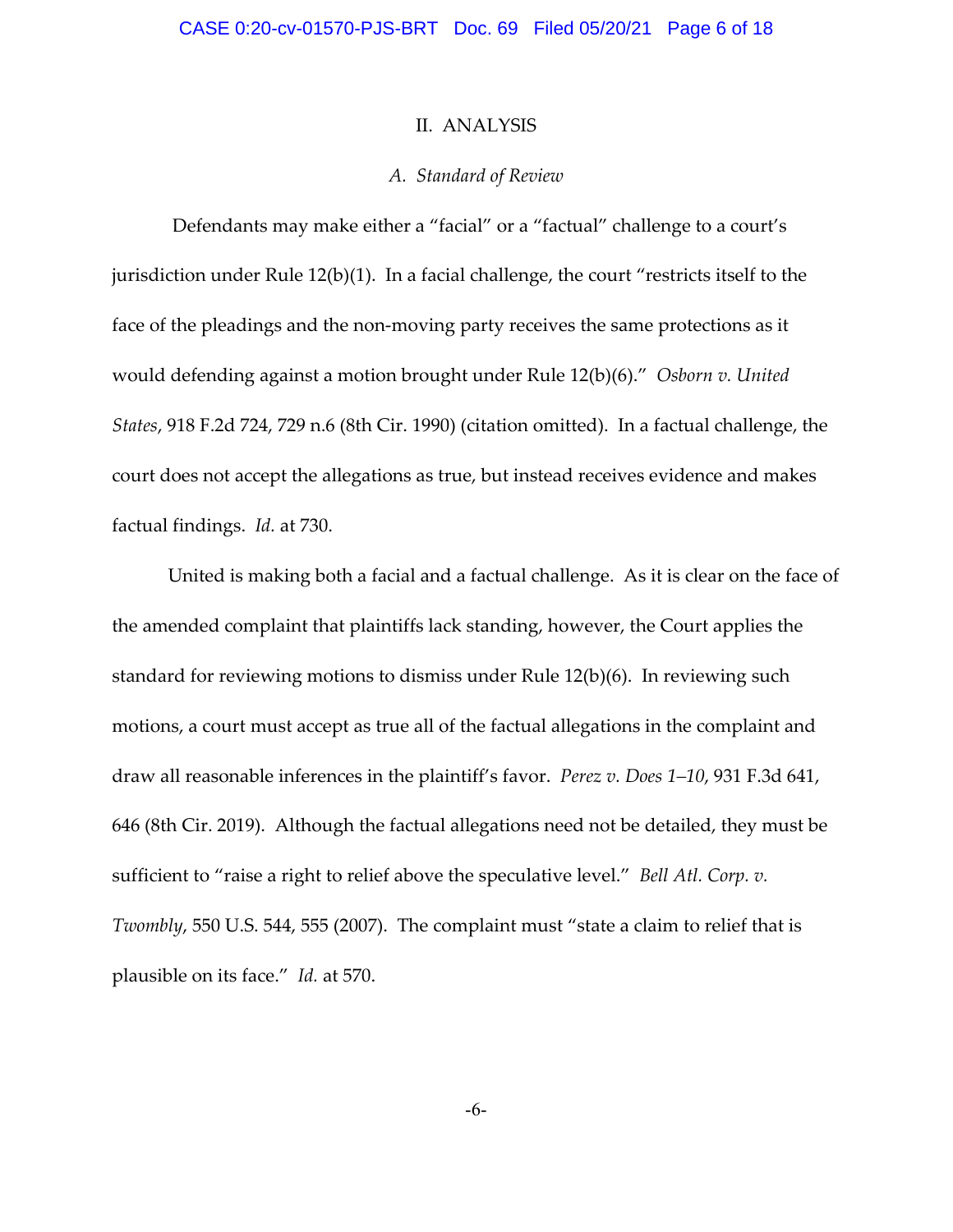## *B. Standing*

"Standing to sue is a doctrine rooted in the traditional understanding of a case or controversy." *Spokeo, Inc. v. Robins*, 136 S. Ct. 1540, 1547 (2016). Standing consists of three elements: "[(1)] an injury in fact, (2) that is fairly traceable to the challenged conduct of the defendant, and (3) that is likely to be redressed by a favorable judicial decision." *Id.* "To establish injury in fact, a plaintiff must show that he or she suffered 'an invasion of a legally protected interest' that is 'concrete and particularized' and 'actual or imminent, not conjectural or hypothetical.'" *Id.* at 1548 (quoting *Lujan v. Defs. of Wildlife*, 504 U.S. 555, 560 (1992)). The plaintiff bears the burden of establishing standing and must clearly allege facts demonstrating each element. *Id.* at 1547; *Susan B. Anthony List v. Driehaus*, 573 U.S. 149, 158 (2014).

## 1. Breach of Fiduciary Duty

In Counts I through IV(a),<sup>2</sup> plaintiffs bring claims under 29 U.S.C. § 1132(a)(2) for breach of fiduciary duty, alleging that United's practice of cross-plan offsetting violates its duty of loyalty as well as ERISA's prohibitions on self‐dealing, representing both sides in a transaction, and transacting with a party in interest. Am. Compl. ¶¶ 185–208. In Count V, plaintiffs seek an injunction or other appropriate equitable relief under

 $^{2}$ Plaintiffs' amended complaint contains six claims for relief, two of which are labeled "Count IV." Am. Compl. at 45–46. To distinguish between these two claims, the Court will refer to them as "Count IV(a)" and "Count IV(b)."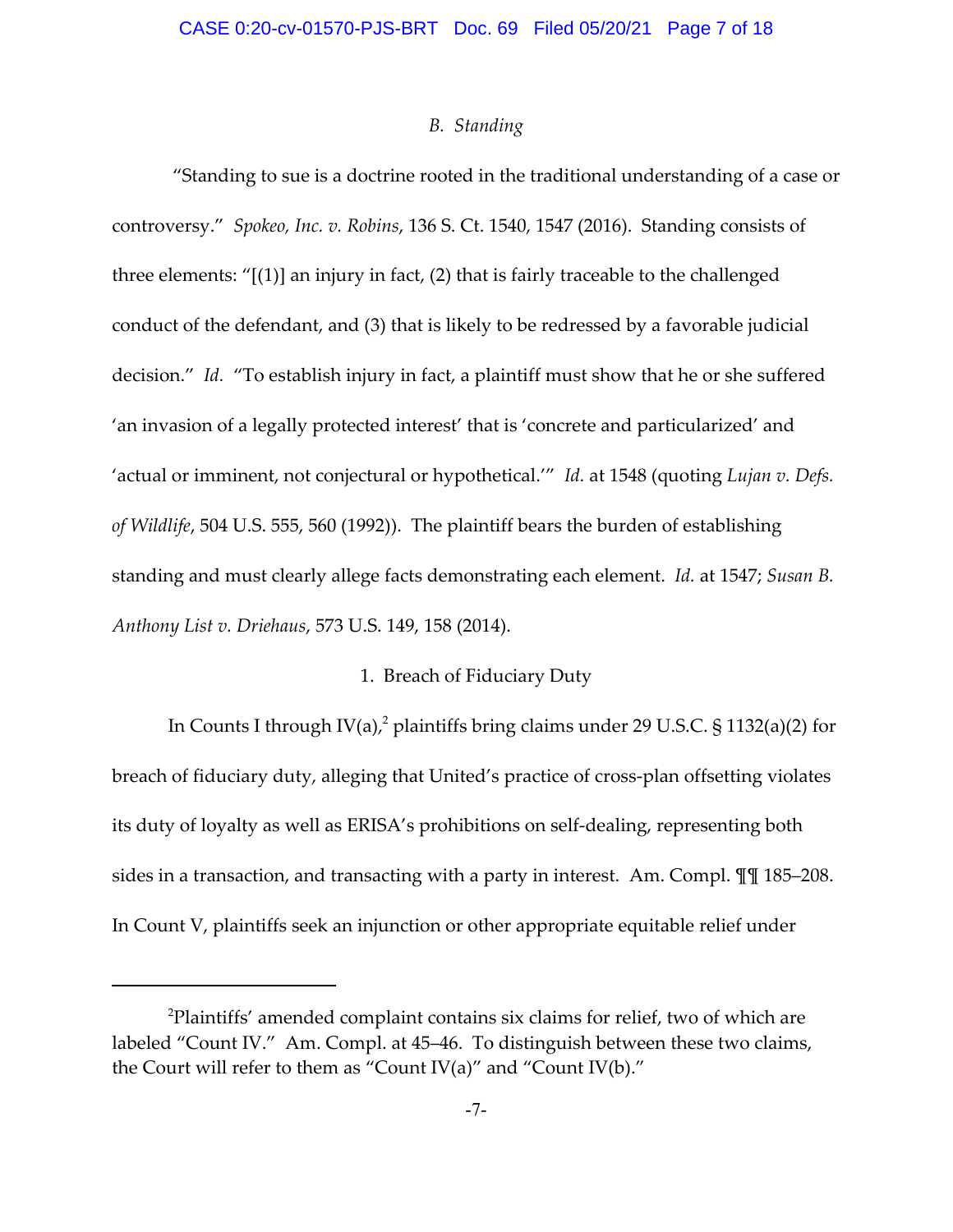#### CASE 0:20-cv-01570-PJS-BRT Doc. 69 Filed 05/20/21 Page 8 of 18

29 U.S.C. § 1132(a)(3) for United's breaches of fiduciary duty. Am. Compl. ¶¶ 215–17. The Court agrees with United that, because plaintiffs allege that these breaches caused injury to the *plan*—and not injury to *plaintiffs themselves*—plaintiffs lack standing under *Thole v. U.S. Bank N.A.*, 140 S. Ct. 1615 (2020).

The plaintiffs in *Thole* were participants in a defined‐benefit pension plan. *Id.* at 1618. A defined‐benefit plan "consists of a general pool of assets" from which "the employee, upon retirement, is entitled to a fixed periodic payment." *Hughes Aircraft Co. v. Jacobson*, 525 U.S. 432, 439 (1999) (citation and quotation marks omitted); *see also* 29 U.S.C. § 1002(35). In other words, benefits under a defined‐benefit plan "do not fluctuate with the value of the plan or because of the plan fiduciaries' good or bad investment decisions." *Thole*, 140 S. Ct. at 1618. Defined‐*benefit* plans are in contrast to defined‐*contribution* plans, "which provide[] for an individual account for each participant and for benefits based solely upon the amount contributed to the participant's account, and any income, expenses, gains and losses." 29 U.S.C. § 1002(34).

The *Thole* plaintiffs alleged that the defendant fiduciaries mismanaged the plan's assets, thereby causing the plan to suffer approximately \$750 million in losses. *Thole*, 140 S. Ct. at 1618–19. Like plaintiffs in this case, the *Thole* plaintiffs brought claims for

-8-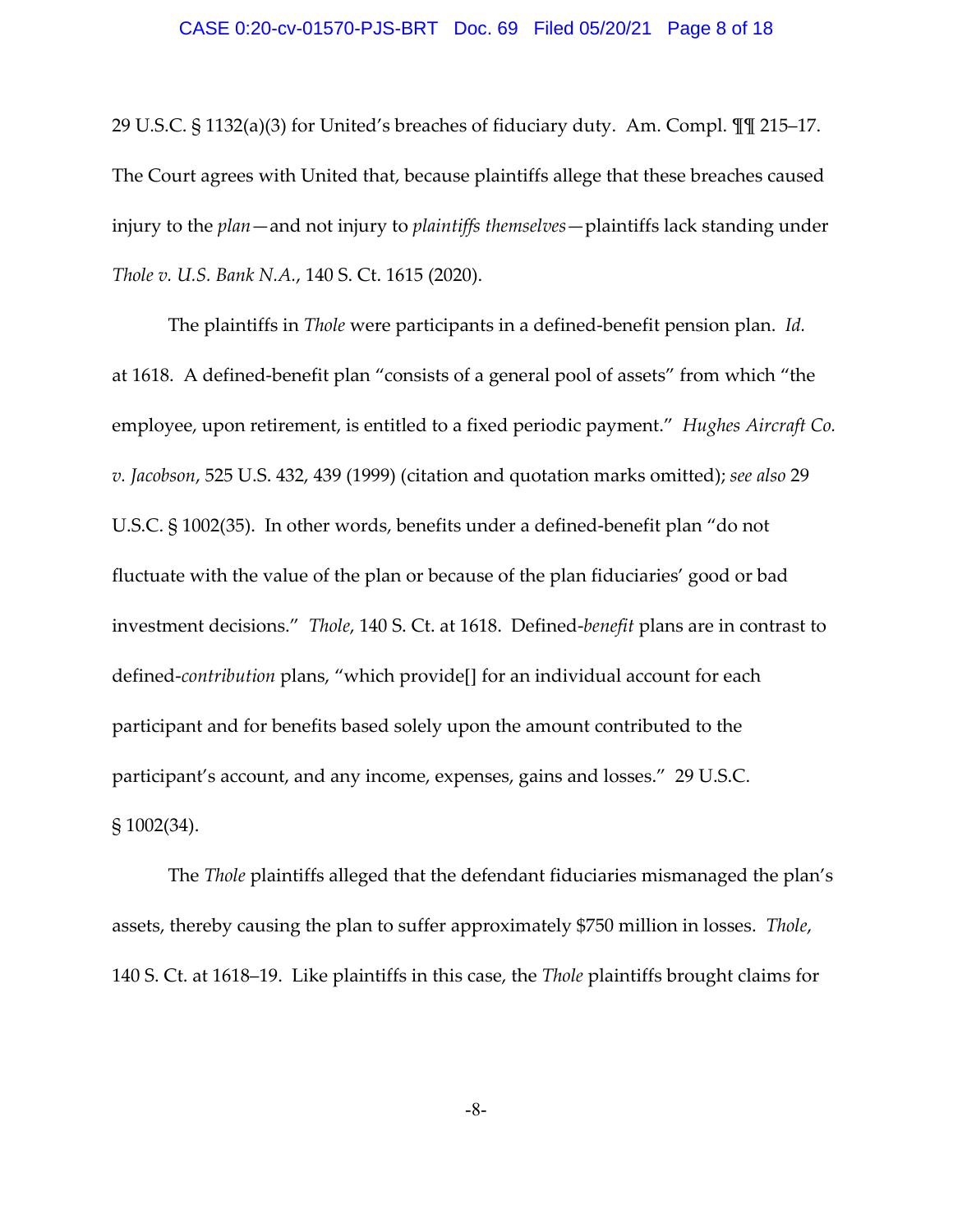#### CASE 0:20-cv-01570-PJS-BRT Doc. 69 Filed 05/20/21 Page 9 of 18

breach of fiduciary duty and sought repayment to the plan under § 1132(a)(2) and

equitable relief under § 1132(a)(3). *Id.*

The Supreme Court held that the alleged \$750 million loss to the plan was not sufficient to establish an Article III injury to the plaintiffs:

> Thole and Smith have received all of their monthly benefit payments so far, and the outcome of this suit would not affect their future benefit payments. If Thole and Smith were to *lose* this lawsuit, they would still receive the exact same monthly benefits that they are already slated to receive, not a penny less. If Thole and Smith were to *win* this lawsuit, they would still receive the exact same monthly benefits that they are already slated to receive, not a penny more. The plaintiffs therefore have no concrete stake in this lawsuit.

*Id.* at 1619. The Court rejected the argument that injuries to the *plan* constitute injuries to the plan *participants*, explaining that participants in a defined‐benefit plan have no equitable or property interest in the plan. *Id.* at 1619–20. Likewise, the Court rejected the argument that the plaintiffs could sue as representatives of the plan without showing an injury to themselves. *Id.* at 1620.

*Thole* controls this case. Like the plaintiffs in *Thole*, plaintiffs in this case do not allege that they have been denied any benefits to which they are entitled. In particular, plaintiffs do not allege that they have submitted claims for healthcare expenses that have been wrongfully denied. Instead, they argue that they have standing by virtue of the fact that their plans are partially funded with their payroll contributions.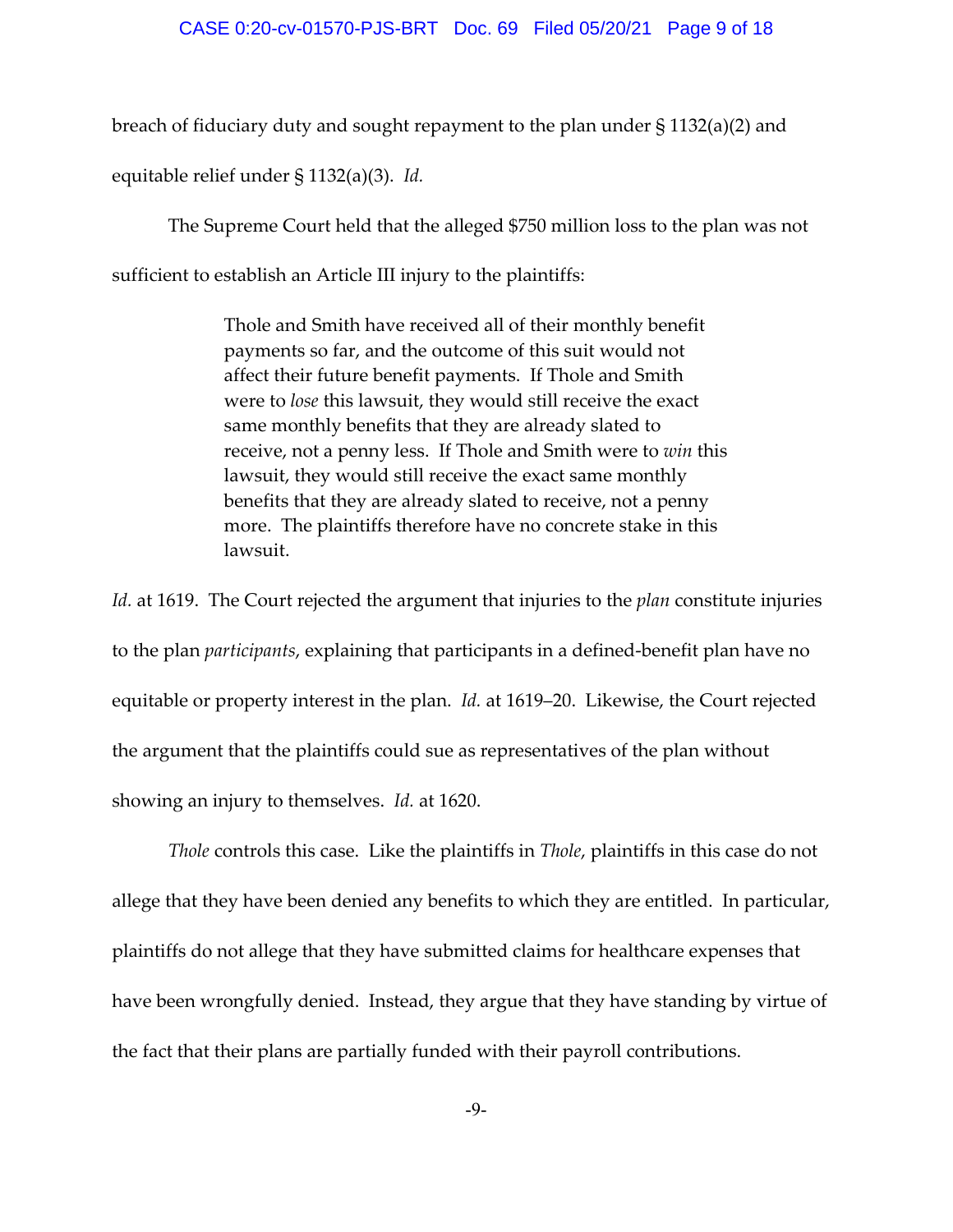## CASE 0:20-cv-01570-PJS-BRT Doc. 69 Filed 05/20/21 Page 10 of 18

Specifically, they argue that, by engaging in cross-plan offsetting, United is misusing their payroll contributions and thereby causing them financial injury.

As plaintiffs acknowledge, however, participant contributions become plan assets as soon as they "can reasonably be segregated from the employer's general assets." 29 C.F.R. § 2510.3–102(a)(1). In other words, the contributions cited by plaintiffs—which were not only segregated from their employers' assets but actually paid over to their respective plans—do not belong to plaintiffs. Rather, they belong to the plan, forming part of the "general pool of assets" from which the plan pays benefits. *Hughes Aircraft Co.*, 525 U.S. at 439. A diminution of those assets does not affect plaintiffs' entitlement to benefits in any way and therefore does not cause plaintiffs any injury.

Plaintiffs try to avoid this conclusion by repeatedly implying that United is somehow misusing plaintiffs' own money. *See, e.g.*, ECF No. 57 at  $17<sup>3</sup>$  (contending that their "'financial stake' is the return of Plaintiffs' contributions"); *id.* at 18 ("Unlike the plaintiffs in *Thole*, Plaintiffs have a direct financial interest in the funds they contributed to their Plans. When money is taken from their Plans . . . Plaintiffs suffer a 'monetary injury': the loss of their employee withholding contributions."). This is nothing more

 $^3$ When citing documents by ECF number, the Court cites the document's internal pagination rather than the page numbers generated by the Court's electronic docketing system.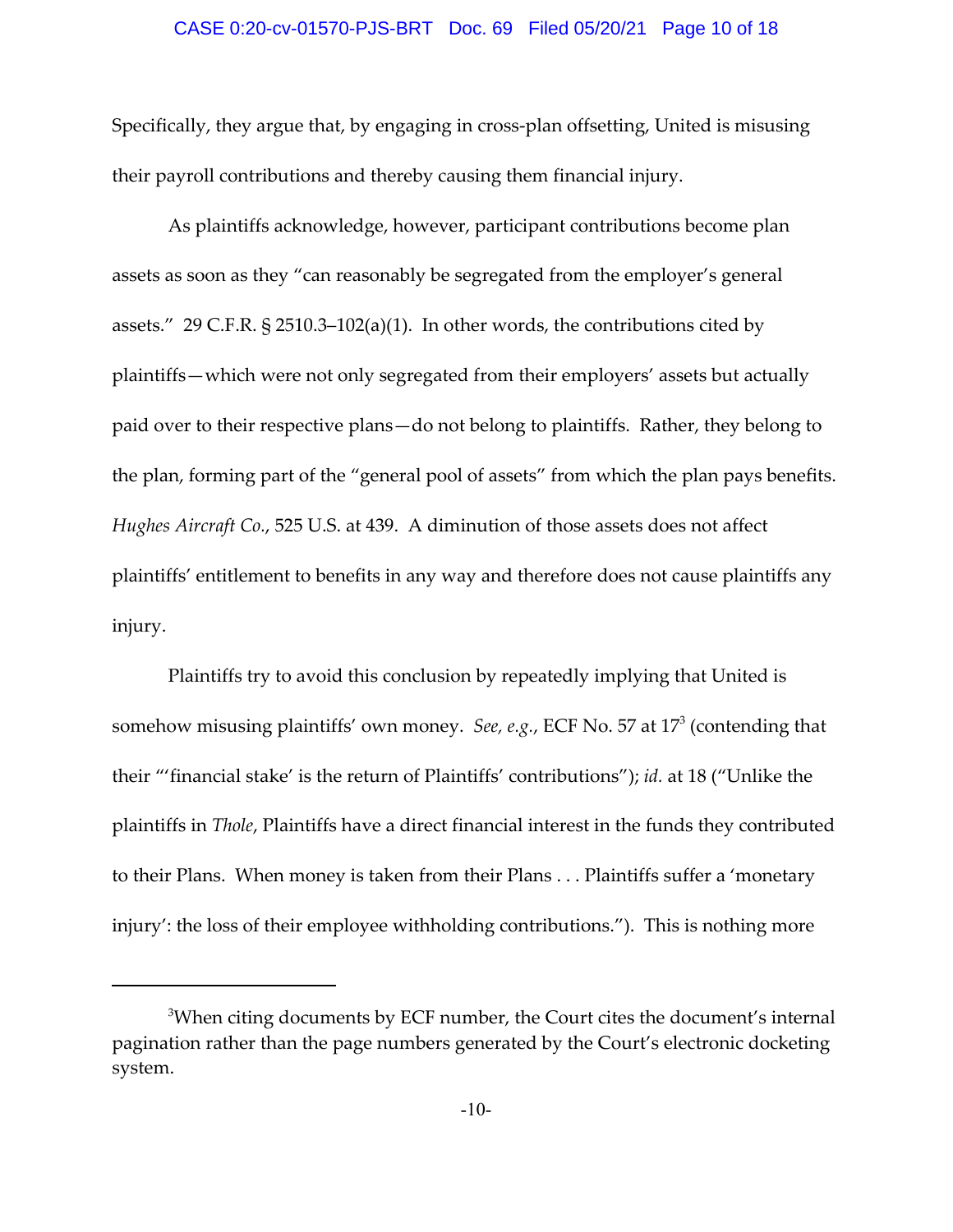## CASE 0:20-cv-01570-PJS-BRT Doc. 69 Filed 05/20/21 Page 11 of 18

than rhetorical sleight‐of‐hand. The fact that plaintiffs contributed to the general pool of assets owned by their plans is irrelevant. Again, like the plaintiffs in *Thole*, plaintiffs in this case have no claim on plan assets (including those assets contributed by plaintiffs), and any loss of plan assets does not affect plaintiffs' entitlement to benefits. One could just as easily argue that employees have a claim on the assets of defined‐ benefit plans (such as the pension plan that was at issue in *Thole*) because employers create and contribute to those plans as a form of employee compensation. Regardless of the source of the plan's assets, the fact remains that the losses to which plaintiffs point are the losses of *plan* assets; injury is caused to the *plan*, not to *plaintiffs*.

In short, plaintiffs in this case are similarly situated to the plaintiffs in *Thole*. Just as in *Thole*, plaintiffs do not have any claim to the plans' assets; instead, their only claim is to receive the benefits to which they are entitled under their respective plans. While plaintiffs suggest that, in theory, the losses to a plan could be so great that plaintiffs would be personally affected—because, for example, the plan would lose the ability to pay benefits without forcing participants to make larger contributions—plaintiffs do not make such a claim in this case or allege facts that would make such a claim plausible. *See* ECF No. 57 at 2 ("United attacks two theories of standing which Plaintiffs do not rely upon, arguing that Plaintiffs have not suffered any injury because they have not lost health benefits or been balance billed."); *id.* at 22 ("Plaintiffs do not need to allege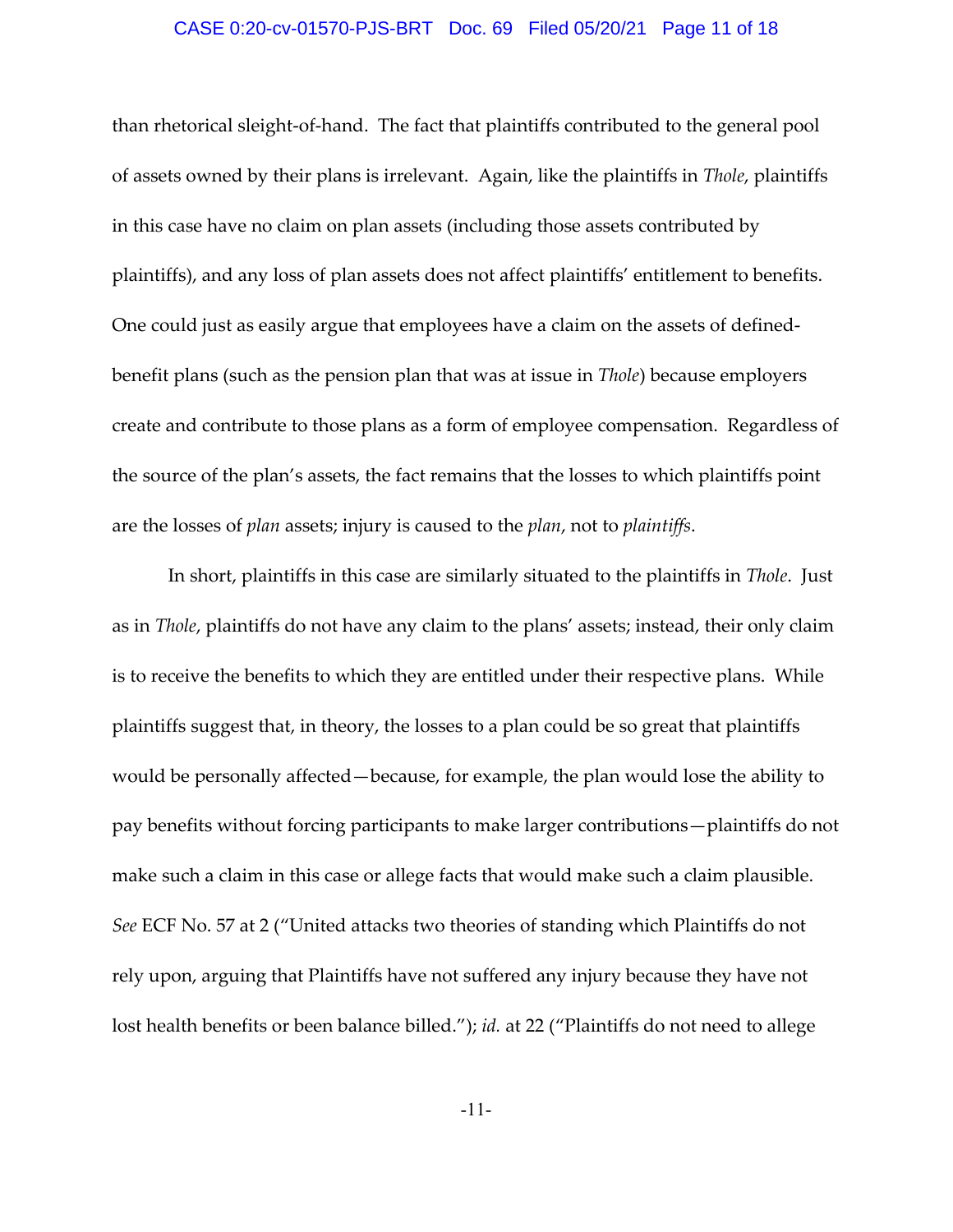#### CASE 0:20-cv-01570-PJS-BRT Doc. 69 Filed 05/20/21 Page 12 of 18

that their payroll contributions have increased as a result of cross‐plan offsets in order to state an injury. . . . [I]ncreased payroll contributions would be an additional, consequential injury for which relief could conceivably be sought under certain circumstances, but Plaintiffs do not do so in this case. Their loss of money is enough.").<sup>4</sup> Instead, plaintiffs rest their standing argument entirely on the injury that the *plans* suffer when *plan* assets are lost. That is precisely the type of injury that *Thole* holds is insufficient to confer standing on plan participants. *See Thole*, 140 S. Ct. at 1618–19 (alleging \$750 million in losses to the plan).

Plaintiffs argue that *Thole* does not apply to employer‐sponsored healthcare plans and cite several cases in support of their argument. In each of those cases, however, the plaintiffs alleged that *they*—and not (or not just) the *plan*—had suffered a loss because the challenged conduct had resulted in a denial or diminution of their benefits. *See Amy F. v. Cal. Physicians' Serv.*, No. 19‐CV‐6078 YGR, 2020 WL 5500370,

<sup>4</sup> Plaintiffs point out that they allege that "'additional or replacement contributions' had to be used to pay benefits when United takes contributions to fund its overpayment recoveries." ECF No. 57 at 22 (citing the amended complaint). Again, however, plaintiffs do not allege that they personally had to make additional or replacement contributions or that their plans had insufficient funds to pay benefits as a result of cross‐plan offsetting. Instead, the basis for this allegation is that the plans experience a "shortfall"—in other words, a loss of plan assets, some of which consist of plaintiffs' payroll contributions—and that other plan assets, consisting of other payroll contributions, had to be used to pay benefits. *Id.* at 21–22 (plaintiffs' explanation of the "shortfall"). The problem with this argument is that *all* of these assets are *plan* assets in which plaintiffs have no interest.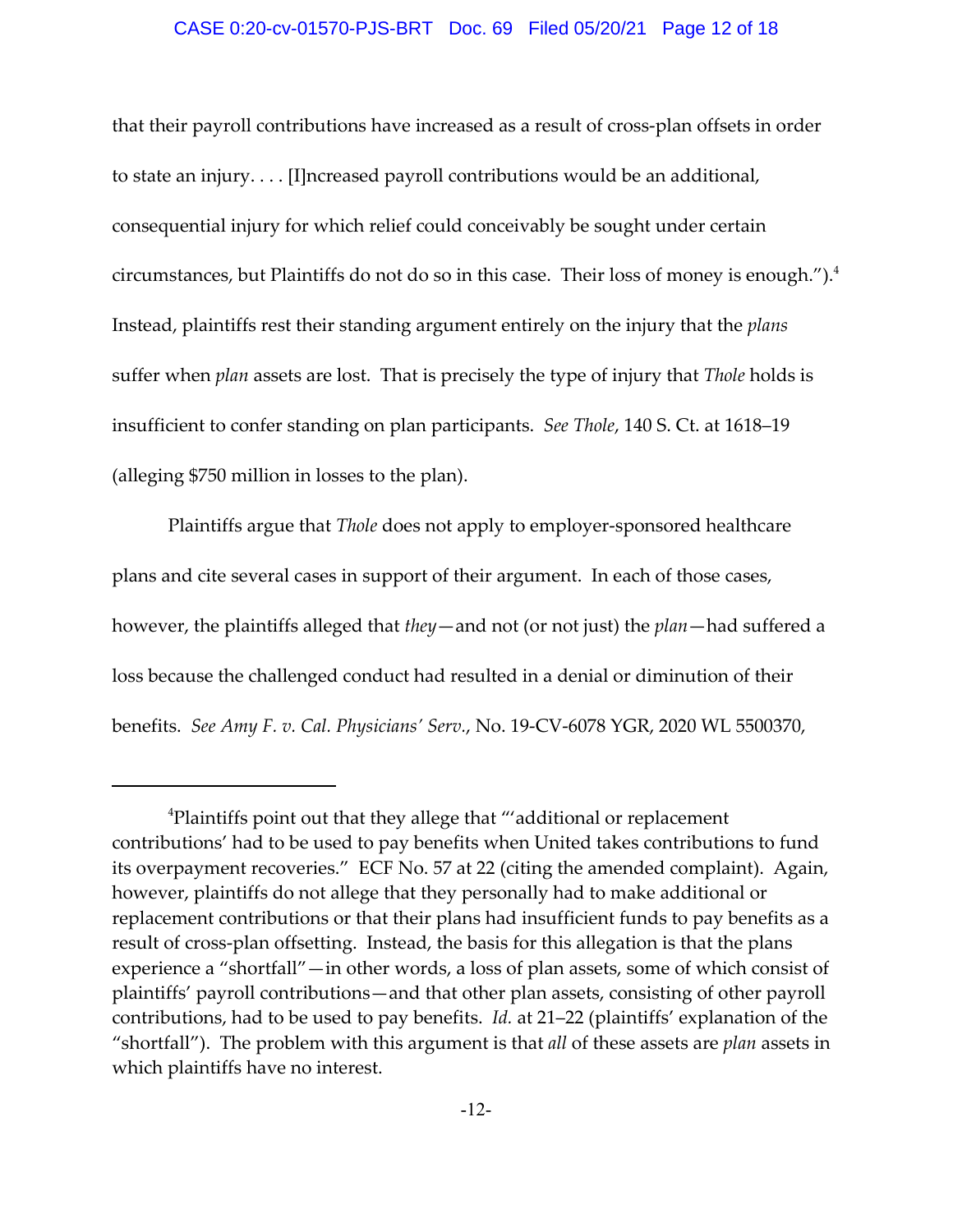#### CASE 0:20-cv-01570-PJS-BRT Doc. 69 Filed 05/20/21 Page 13 of 18

at \*2 (N.D. Cal. Sept. 11, 2020) ("Here, plaintiff alleges that Blue Shield breached its fiduciary duties by failing to act in accord with Plan documents and denying coverage for medically necessary treatment."); *Denise M. v. Cigna Health*, No. 2:19‐cv‐764‐JNP‐ DAO, 2020 WL 5732321, at \*1 (D. Utah Sept. 24, 2020) ("CIGNA denied [claims] for payment of D.G.'s medical expenses in connection with this treatment . . . ."); *Boley v. Universal Health Servs., Inc.*, 498 F. Supp. 3d 715, 724 (E.D. Pa. 2020) ("Unlike in *Thole*, Ms. Boley, Ms. Johnson, and Ms. Sutter have demonstrated loss to their own accounts with respect to each of their three claims.").

To be sure, plaintiffs in this case have characterized cross‐plan offsetting as a denial of benefits, a type of injury that is sufficient to establish standing under *Thole*. *Thole*, 140 S. Ct. at 1619 ("If Thole and Smith had not received their vested pension benefits, they would of course have Article III standing to sue and a cause of action under ERISA  $\S$  502(a)(1)(B) to recover the benefits due to them."). But plaintiffs do not purport to rely on this theory of standing, *see* ECF No. 57 at 2, nor (as discussed below) do they allege any facts suggesting that any of them were subject to cross‐plan offsetting.

Plaintiffs also cite numerous cases involving defined‐*contribution* plans, arguing that courts "routinely find Article III standing where plaintiffs allege a reduction, diminution, or loss of defined contribution plan assets." ECF No. 57 at 12. Again,

-13-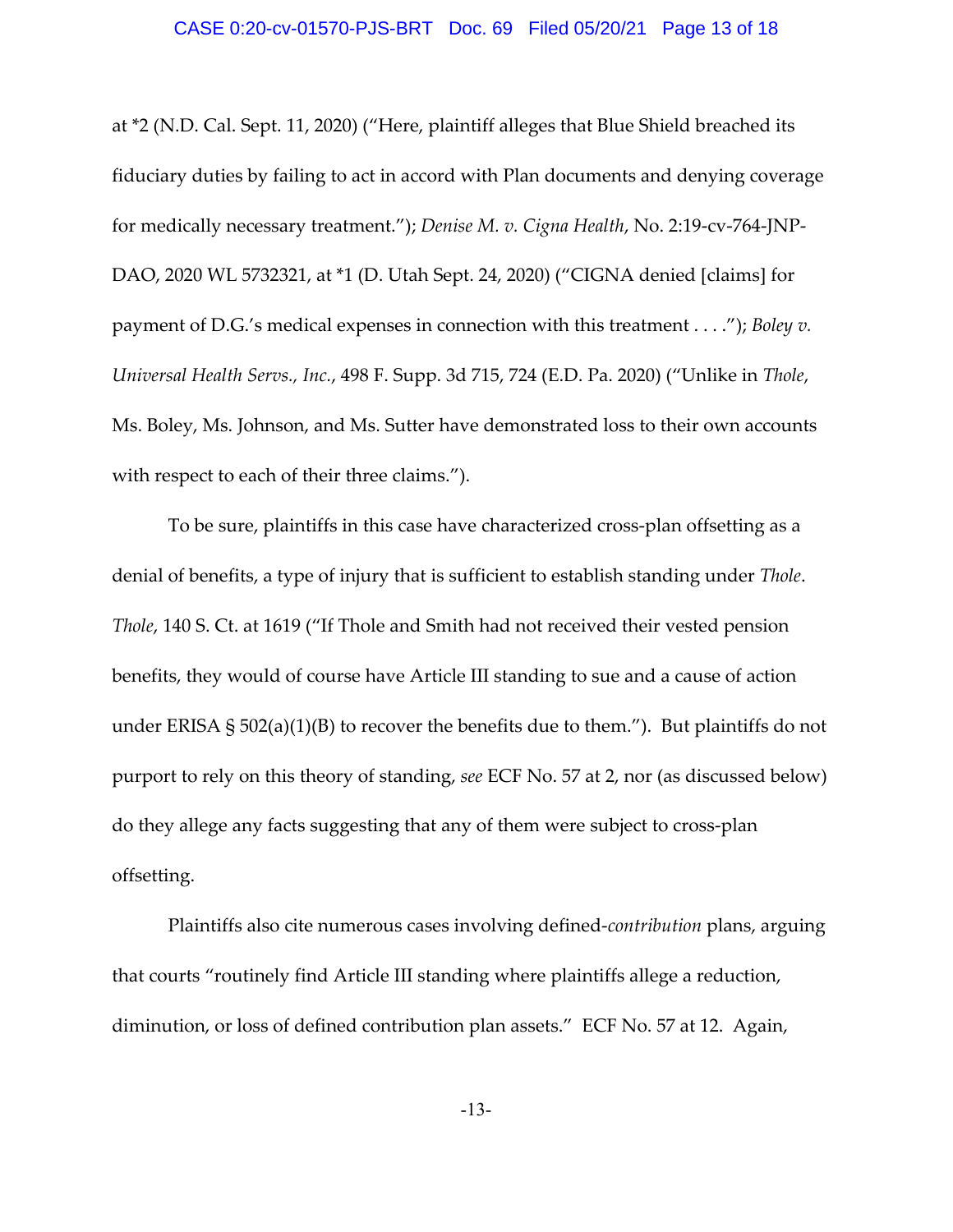## CASE 0:20-cv-01570-PJS-BRT Doc. 69 Filed 05/20/21 Page 14 of 18

though, plaintiffs stubbornly ignore the fact that they participate in defined‐*benefit* plans, not defined‐*contribution* plans. The key feature of defined‐contribution plans is that plan assets are segregated into individual accounts and each participant's benefits are based on the amount in his or her individual account. *See Thole*, 140 S. Ct. at 1618 ("in a defined-contribution plan, such as a  $401(k)$  plan, the retirees' benefits are typically tied to the value of their accounts"). Thus, the mismanagement of the assets in those individual accounts necessarily causes financial harm to the holders of the accounts.

As United points out, however, employer‐sponsored healthcare plans are not defined‐*contribution* plans; instead, they are closely analogous to the defined‐*benefit* plan at issue in *Thole*, as participants are entitled to their contractually defined benefits regardless of the value of the plans' assets. *Cf. Smith v. Med. Benefit Adm'rs Grp., Inc.*, 639 F.3d 277, 283 (7th Cir. 2011) ("The plan at issue here, however, is a group health insurance plan, which is the kind of defined benefit plan that . . . typically holds no assets in trust for any individual participant."). The defined‐contribution cases on which plaintiffs rely are therefore easily distinguishable. *See Krauter v. Siemens Corp.*, 725 F. App'x 102, 109 (3d Cir. 2018) (plaintiff alleged that his 401(k) funds were moved to investments that charged higher fees and generated lower returns); *Harris v. Amgen, Inc.*, 573 F.3d 728, 735 (9th Cir. 2009) (plaintiff who had cashed out of the defined‐ contribution plan had standing because a favorable ruling would allow him to sue for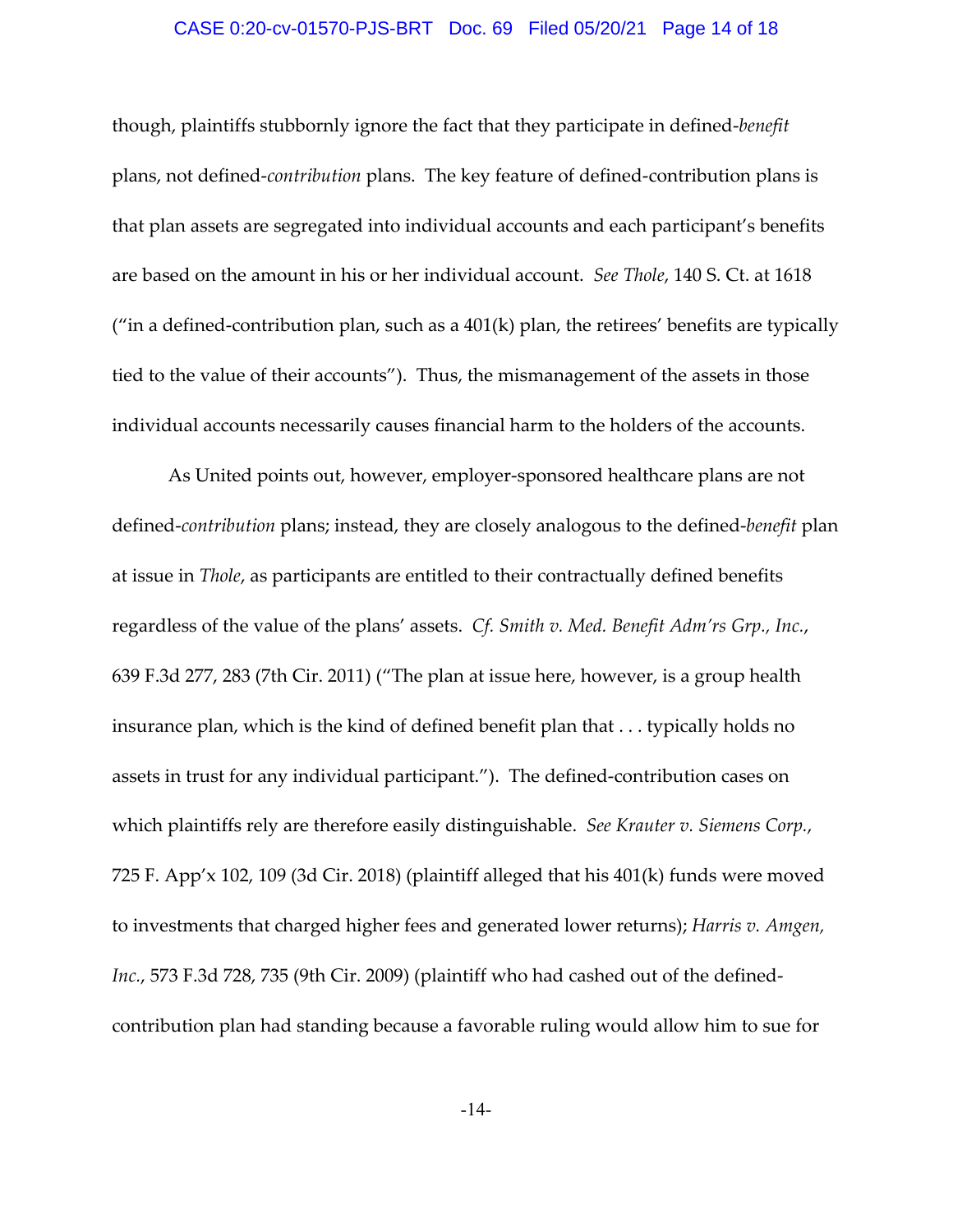### CASE 0:20-cv-01570-PJS-BRT Doc. 69 Filed 05/20/21 Page 15 of 18

an adjustment of his benefits); *Jacobs v. Verizon Commc'ns, Inc.*, No. 16 Civ. 1082 (PGG), 2020 WL 5796165, at \*6–7 (S.D.N.Y. Sept. 29, 2020) (plaintiff alleged that the value of her plan account was diminished as a result of an underperforming fund); *Larson v. Allina Health Sys.*, 350 F. Supp. 3d 780, 792 (D. Minn. 2018) (plaintiffs alleged that funds in which they invested charged excessive fees and costs); *Innis v. Bankers Tr. Co. of S.D.*, No. 4:16‐cv‐00650‐RGE‐SBJ, 2017 WL 4876240, at \*4 (S.D. Iowa Oct. 13, 2017) (plaintiff alleged injury to her own account as a result of plan's purchase of stock at inflated price); *Leber v. Citigroup 401(k) Plan Inv. Comm.*, 323 F.R.D. 145, 156 (S.D.N.Y. 2017) (plaintiffs alleged that "they personally paid excessive fees" charged by one of the funds in the plan).

It is true that the plaintiffs in some of these defined‐contribution cases were allowed to pursue claims involving alleged misconduct that did not affect them, while also pursuing claims involving alleged misconduct that did affect them. *See, e.g.*, *Larson*, 350 F. Supp. 3d at 792 ("the fact that the representative Plaintiffs in this case did not invest in the ProManage option or the mutual fund window, does not prevent them from bringing a claim on behalf of the whole plan"). But a necessary predicate to a participant bringing broader claims on behalf of the plan is a showing of a concrete and particularized injury to the participant herself. *Id.* ("because Plaintiffs have standing to bring a claim, § 1132(a)(2) allows them to seek relief for the entirety of both Plans"); *see*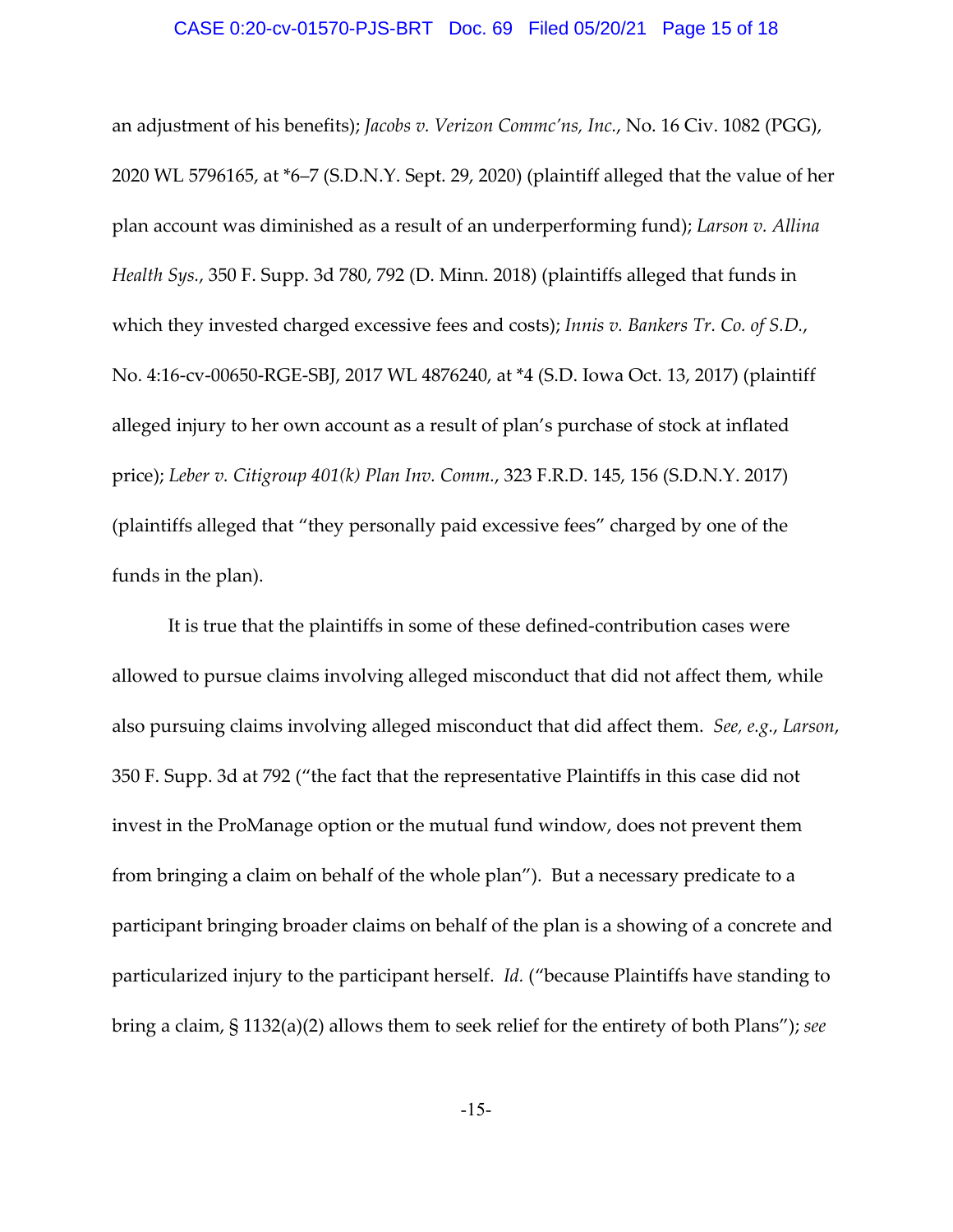## CASE 0:20-cv-01570-PJS-BRT Doc. 69 Filed 05/20/21 Page 16 of 18

*also Braden v. Wal‐Mart Stores, Inc.*, 588 F.3d 585, 592–93 (8th Cir. 2009) (because the plaintiff alleged injury to his own defined‐contribution plan account, he had standing to pursue relief on behalf of the plan that "sweeps beyond his own injury"). That necessary predicate is lacking in this case because plaintiffs allege only injuries to the plan and do not allege any injuries to themselves. *Thole* squarely holds that an injury to a plan that does not affect a plaintiff's benefits does not give that plaintiff standing to sue on behalf of the plan. As a result, plaintiffs in this case lack standing to pursue their fiduciary‐duty claims.

## 2. § 503 Claim

In Count IV(b), plaintiffs bring a claim under § 503 of ERISA, 29 U.S.C. § 1133. Section 503 requires a plan to provide written notice of a denial of benefits and an opportunity for a "full and fair review" of the denial. *Id.*; *see also* 29 C.F.R. § 2560.503–1 (prescribing claims procedures pursuant to § 503).

Plaintiffs allege that, when United pays a provider by engaging in cross‐plan offsetting (that is, when United pays a provider under one plan by forgiving the provider's alleged debt to another plan), that provider has not actually been paid and thus there has been a denial of benefits. United does not notify the participant of this "denial," however; instead, United informs the participant that his or her claim has been paid. Plaintiffs allege that, by misrepresenting that denied claims have been paid,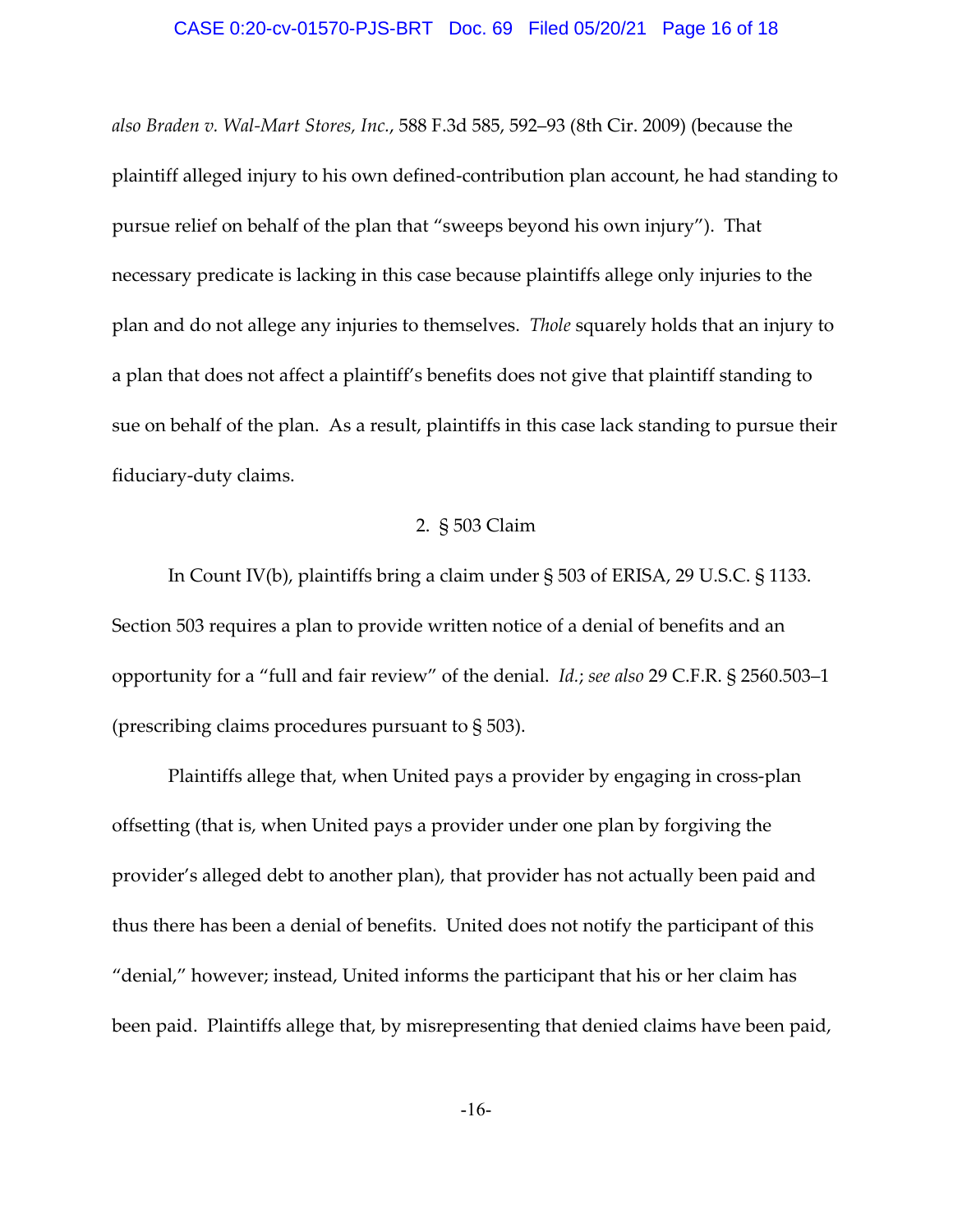#### CASE 0:20-cv-01570-PJS-BRT Doc. 69 Filed 05/20/21 Page 17 of 18

United is violating its duty under § 503 to provide written notice of denial and an opportunity for a full and fair review.

The most glaring problem with this claim is that plaintiffs do not allege any facts suggesting that any of their own benefit claims have been subject to cross‐plan offsetting. Indeed, none of the plaintiffs even alleges that he personally saw a doctor or otherwise incurred a healthcare expense, much less that he saw an out‐of‐network doctor or incurred an out‐of‐network healthcare expense—the only type of expense that could possibly be the subject of a disputed cross-plan offset. $5$ 

At oral argument, plaintiffs requested discovery and, depending on what they learn in discovery, leave to amend this claim. Hr'g Tr. 9–15. But plaintiffs do not need discovery to know whether *plaintiffs themselves* incurred healthcare expenses that are potentially subject to a disputed cross‐plan offset. Without such an allegation, plaintiffs have failed to plausibly allege any injury under § 503. The Court therefore agrees with United that plaintiffs lack standing to pursue this claim and grants United's motion to dismiss.

 $^5$ United asserts that in-network providers have contractually agreed to accept cross‐plan offsets as payment for their services, ECF No. 51 at 7–8, and plaintiffs do not contend otherwise. Plaintiffs admit that, if the provider agrees to cross-plan offsetting, then there has been no denial of benefits. Hr'g Tr. 31–32 [ECF No. 66].